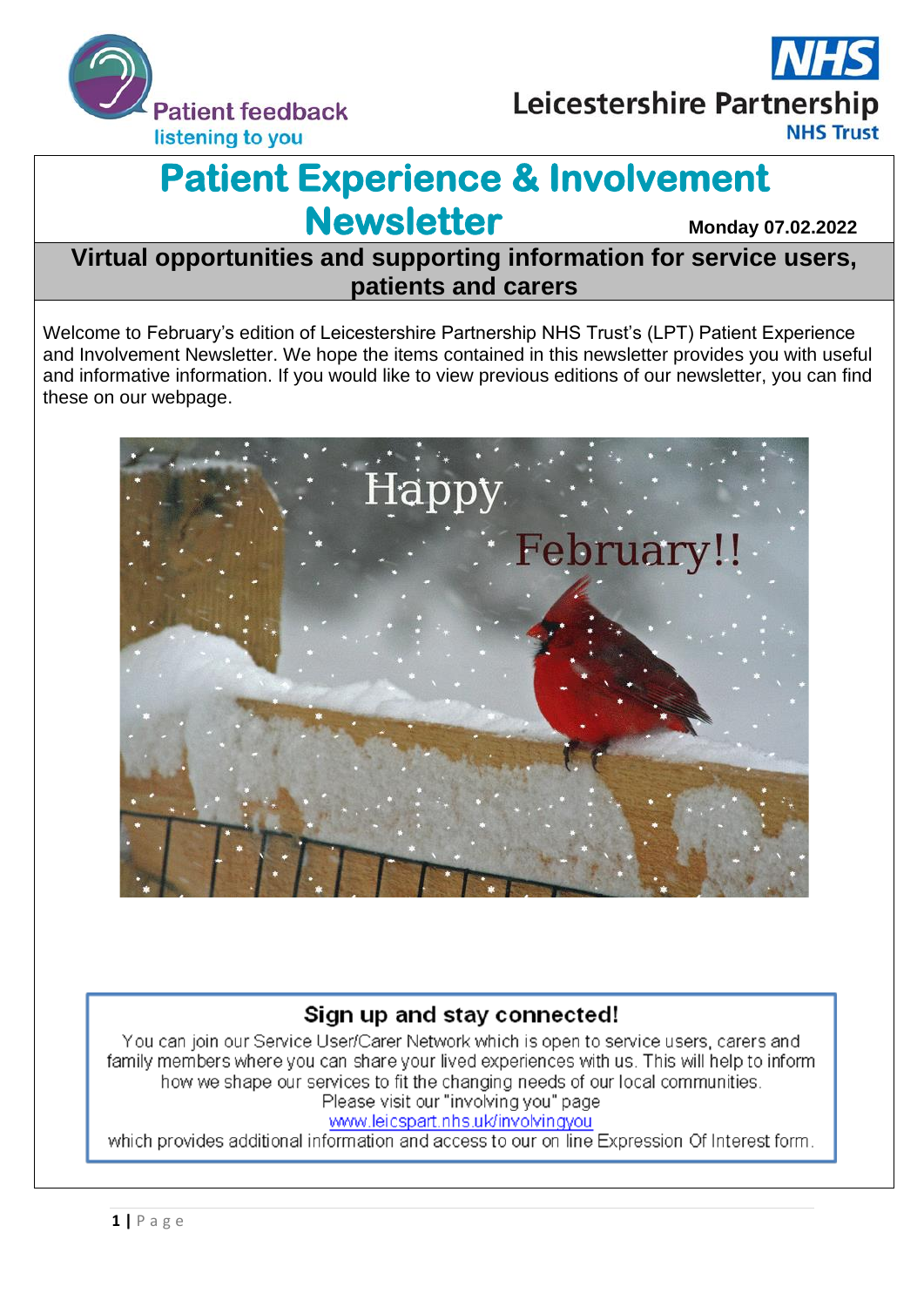## **Bi Weekly Virtual Cuppa & Catch Ups**

Due to the winter weather, have decided to change our Walk and Talk meets to virtual catch ups. Please join us on MS Teams with a cuppa for an informal catch up and chat, find our February dates below:



| Date & Time                                    | Where                                        |
|------------------------------------------------|----------------------------------------------|
| Monday 7 <sup>th</sup> February from 12 to 1pm | <b>Virtual via MS Teams</b>                  |
|                                                | Link to join: Click here to join the meeting |
| Monday 21 <sup>st</sup> February from 1 to 2pm | <b>Virtual via MS Teams</b>                  |
|                                                | Link to join: Click here to join the meeting |

You are more than welcome to join us for a coffee and catch up! Please do let us know if you wish to attend by emailing: **lpt.patient.experience@nhs.net** 

## **Upcoming Virtual Involvement Opportunities**

Although all face to face involvement at LPT has been put on hold due to Covid-19, we still want to involve you in decision making and changes where we can.

**Leicestershire Partner** 

Opportunities will be advertised through our Service User/Carer Network, as well as through these Newsletters. There are a range of projects you can get invovled with from providing feedback on documents to larger scale service improvements. We can do this by:

- Video calls Microsoft Teams
- Email
- Telephone calls
- Post (freepost address provided)

Over the following pages you will find details of training and development opportunities, as well as new and ongoing involvement workshops and projects at LPT.

Please also contact us if you any further questions or queries. You can contact the Patient Experience and Involvement Team via email: [lpt.patient.experience@nhs.net](mailto:lpt.patient.experience@nhs.net) or call 0116 295 0818

You can also join us on our bi-weekly virtual 'Cuppa and catch ups' where you can ask any questions and discuss any opportunities which may be of interest to you.



If you have not done so already, attending an Introduction to Involvement Workshop will give you further details of the support, training and involvement opportunities available to you as part of the service user/carer involvement network. Details of upcoming workshops can be found on the following page.

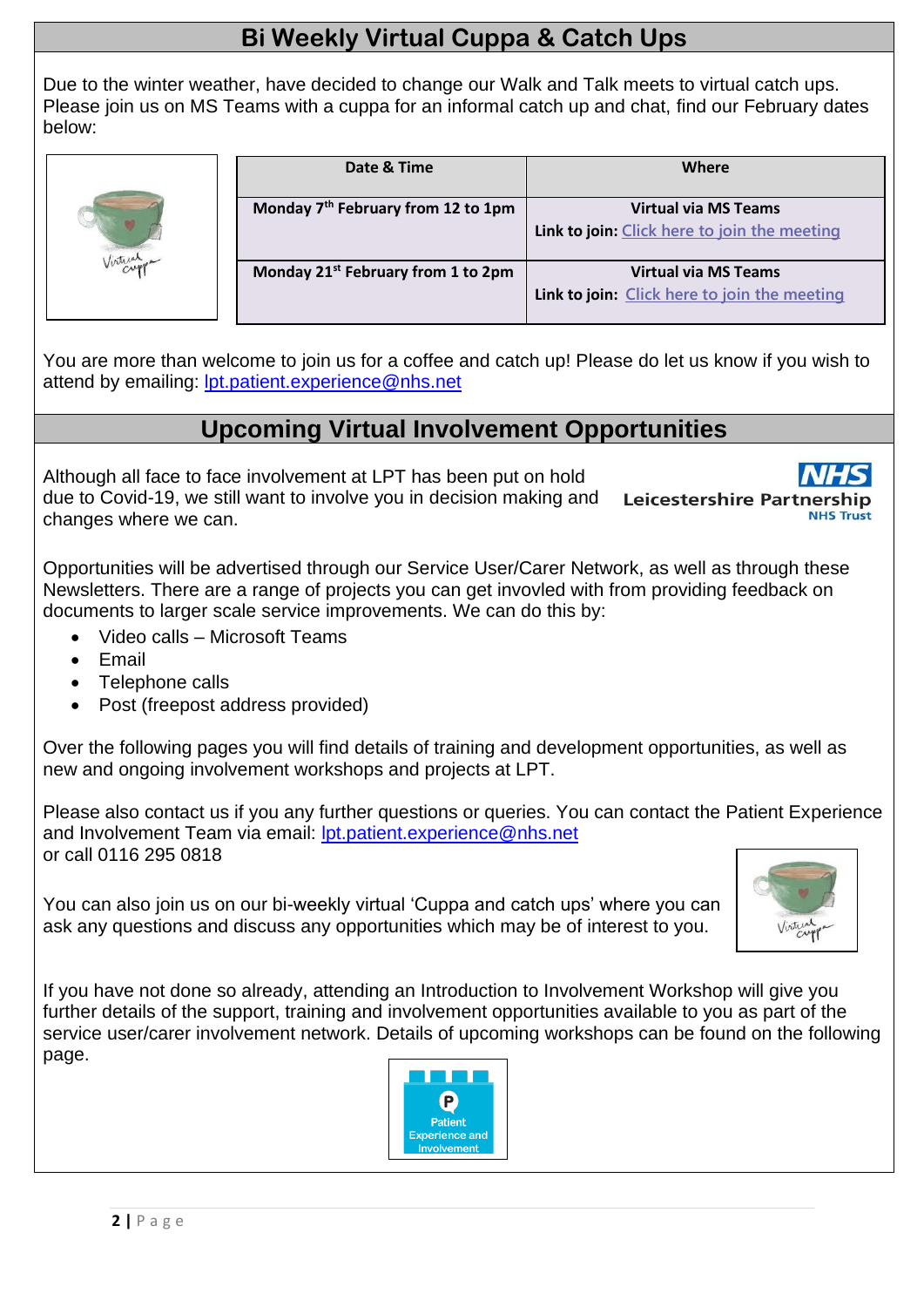### **Monthly Recovery and Collaborative Care Planning Cafes via MS Teams**

The Recovery Cafes are a shared space for service user/carers, NHS staff and local voluntary and community groups to come together to connect around care planning and mental health recovery



You can find out more about the cafes and CHIME by accessing the following link: <https://bit.ly/3yuZY7V>

Dates of meetings are as follows:

- **Wednesday 23rd February 13:14:30pm** Theme is meaning & LGBT history month, guest speakers from TRADE sexual health and Victim First.
- **Thursday 31st March 11-12:30pm** Theme is empowerment, guest speakers Claire Armitage, and Annie Palmer discuss collaborative care planning.

If this has sparked your interest, please contact us to add you to the café distribution list (if you have not already done so) so we can ensure you receive the link and reminders for the cafes.

For more information, please contact the Patient Experience and Involvement Team directly. We look forward to seeing you!

### **Introduction to Involvement Workshops**

We have two workshops running for new network members including an introduction to Involvement, and an introduction to the NHS;

### **Overview of the Introduction to Involvement workshop:**

- Working together as equal partners
- Involvement framework
- Involvement charter
- Confidentiality agreement
- Skills/Experience/Needs and Interest form
- Involvement opportunities
- Support and training we can offer you
- Reward and Reimbursement Policy

**Involvement Packs (Introduction session only)** We will post out an involvement pack a week before the commencement of the induction which will include all relevant forms and charter for your reference in readiness for the forthcoming workshop.

Dates of Introduction to Involvement workshop:

- **Thursday 10th February from 10.30am to 12midday**
- **Wednesday 6th April from 1pm to 2.30pm**

**Overview of Introduction to the NHS workshop:**

*Due to recent changes to the integrated care pathway, future dates for these sessions will be confirmed in April 2022*



**All workshops are delivered by MS Teams;** the MS Teams link will be shared via email a week before the workshop is due to take place. Please make contact with the Patient Experience and Involvement Team if you wish to join these sessions.

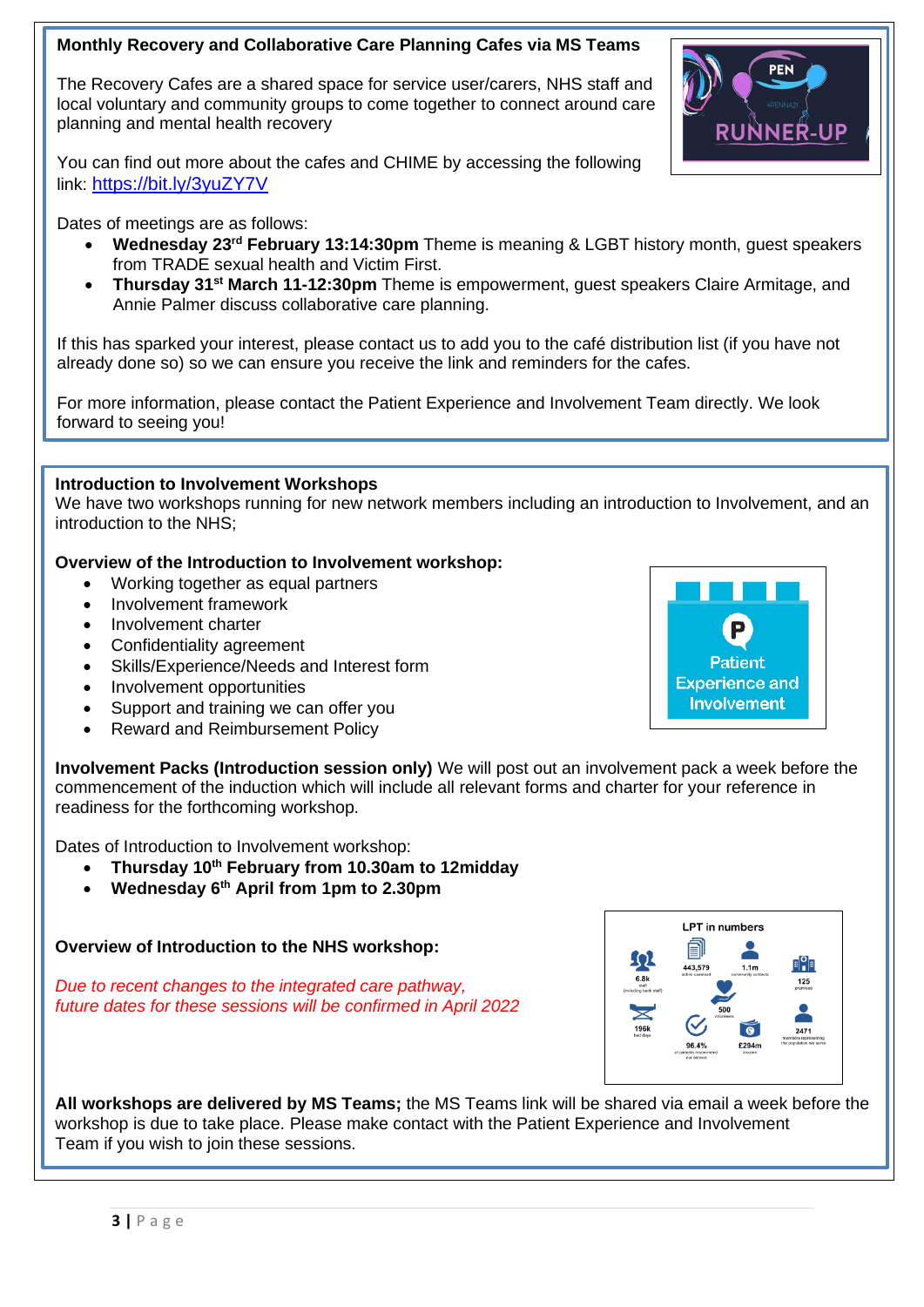### **Mental Health Central Access Point (MHCAP) – Update and involvement opportunity**

A small group of service users and carers have been working with the MHCAP service during the covid period in order to make improvements to their service which include branding, communication, and call handling.

This group has focused on the Central Access Point although moving forward will expand the remit of the group to include all Adult Mental Health urgent care services including;

- Mental Health Central Access Point
- Urgent Care Hub
- Crisis and Home Treatment Team
- Mental Health Liaison Team
- Criminal Justice and Diversion
- Homelessness

The group are looking to expand its membership and from February 2022 will meet bi-monthly for 1-2 hours via MS Teams.

This group will also work with the urgent care teams to implement the outcomes of the recent Step up to Great Mental Health Consultation across Leicester, Leicestershire and Rutland.

If you would like to join this group or discuss this opportunity in more detail, please contact the Patient Experience and Involvement Team.

Complaint

### **Share your experiences of LPT's Complaints process**

We are looking for network members who have been through the complaints process at Leicestershire Partnership NHS Trust (LPT) in the past 18 months, who would like to share their experiences, whether they be good or bad.

We are looking to improve our complaints procedures and to update LPT's complaints satisfaction survey and would like your help.

For further details and/or to express your interest please contact the Patient Experience and Involvement Team on 0116 295 0818 or by email: [LPT.Patient.Experience@nhs.net](mailto:LPT.Patient.Experience@nhs.net)

Please express your interest by **25th February 2022.**

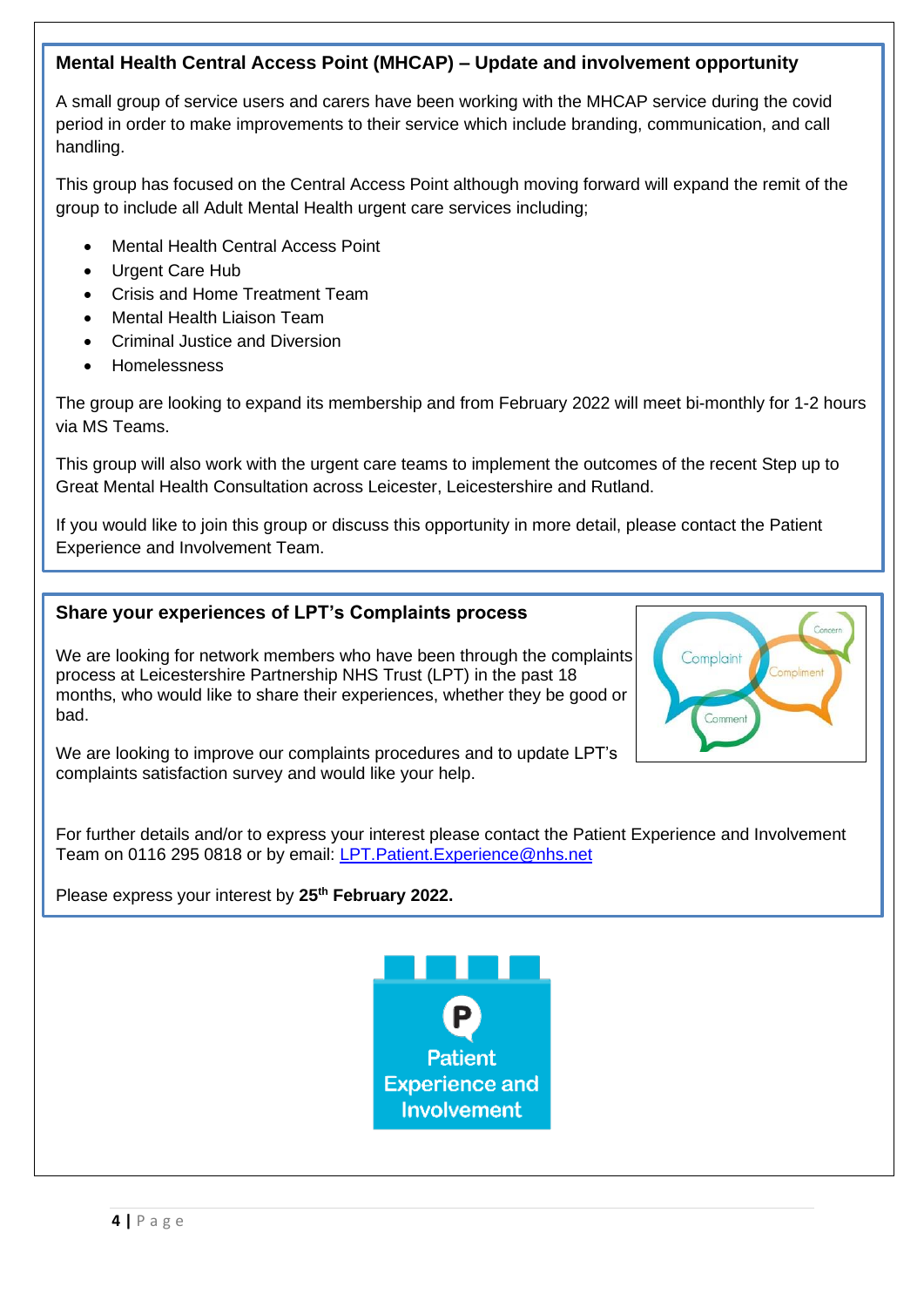### **Recruitment Panel Training**

Would you like to get involved with recruiting new members of staff? Opportunities often arise for service user/carer involvement in recruitment. This training will prepare you to become a panel member.

#### **Overview of the training:**

- Recruitment and selection process
- Job description and person specification
- Interview questions/presentation
- Types of Involvement in the recruitment process
- **Confidentiality**
- Do's and Don'ts for interviewing
- Recording the interview

Future dates for new and existing network members are as follows:

- **Friday 8th April from 10.30 to 12midday**
- **Thursday 11th August from 2 to 2.30pm**

**MS Teams Links:** Will be shared via email a week before the virtual training is due to take place. Please make contact with the Patient Experience and Involvement Team if you wish to join this session.

### **Are you interested in co-facilitating? And/or sharing your lived experiences?**



The Trust has a range of opportunities available for you to get involved with facilitating sessions. We are currently looking for people to support with facilitating our involvement Induction sessions, 2022's Recovery and Collaborative Care Planning Cafes, and teaching sessions to Nutrition and Dietetics health care students. This can be anything from hosting a full session/co facilitating alongside other staff, to short sessions bringing a patient and carer perspective to these sessions.

We have training on offer to those looking to improve their facilitation skills. We can also offer one to one support to those of you interested in facilitation or delivering a short session on your lived experience.

Please make contact with the Patient Experience and Involvement Team if this would be of interest

### **We need your feedback!**

Azar and Haley have co designed the Introduction to Quality Improvement training session, which is aimed at service user and carers, and would like to invite network members to attend their session to go through this training as well as discuss next steps.



This will be the first time this session will be delivered, so it will be great to get your feedback as well as any ideas for improvement.

We have planned a MS Teams session for **Friday 4th March 2022, from 1-2:30pm.**

If you have any queries and/or to register your place, please make contact with the Patient Experience and Involvement Team

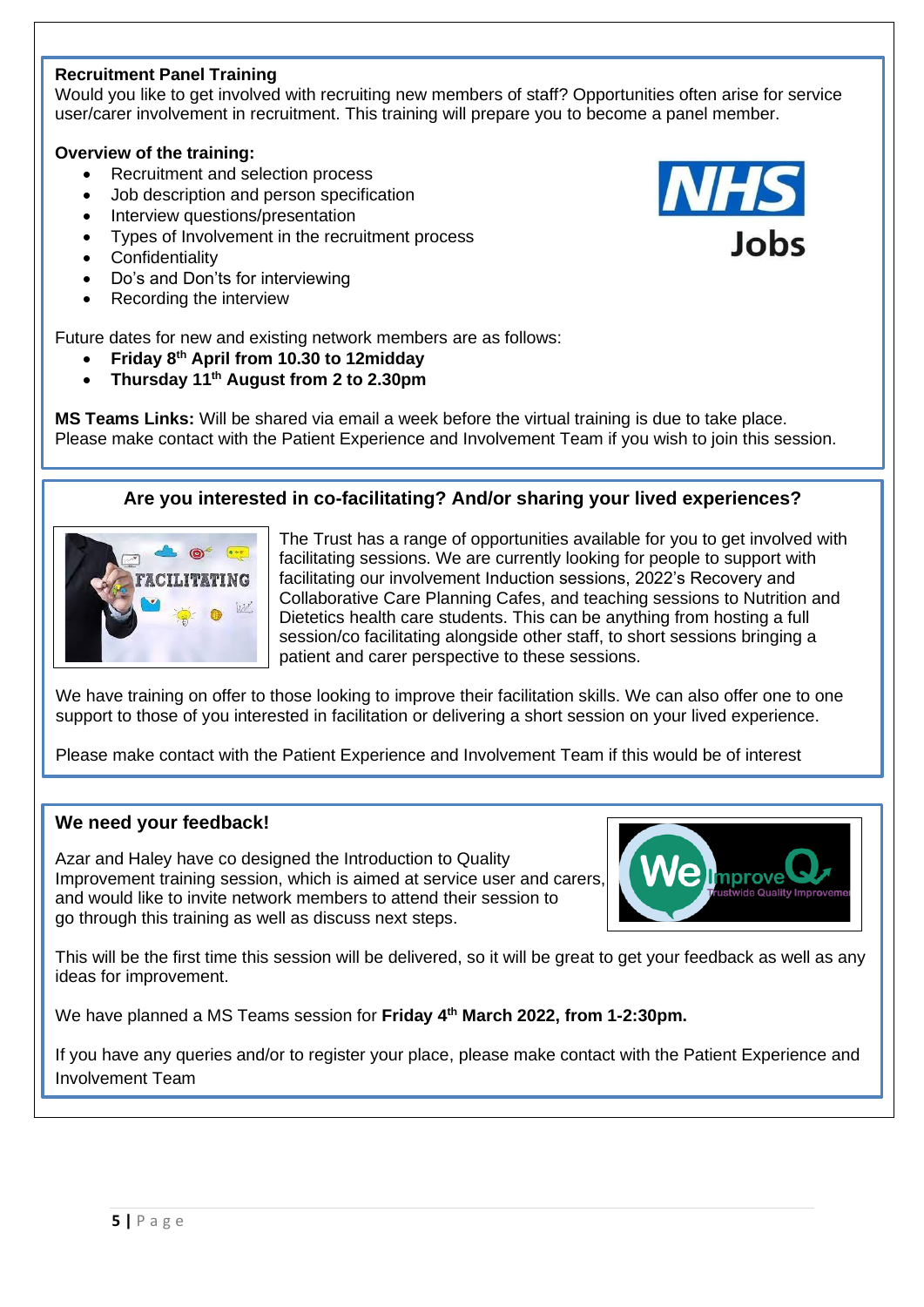### **Training Opportunities - delivered by Angela Newton at Lived Experience Matters**



### **Intensive Meeting Skills**

**To be delivered online on Friday 18th March, Friday 25th March and Friday 22nd April 2022 (3 days)**

This training programme is aimed at people who attend regular LPT meetings to provide a patient perspective to discussions and decisions. The programme will enable people to develop their skills, abilities and confidence in attending and contributing to meetings.

By the end of the programme, participants will be able to:-

- 1. Understand the purpose of the meetings they attend and their role within meetings
- 2. Understand how to influence people effectively
- 3. Develop a checklist to effectively prepare for and contribute to meetings
- 4. Demonstrate their ability to listen to other people's perspectives
- 5. Demonstrate their ability to speak with confidence
- 6. Demonstrate their ability to influence people

You will need to be able to attend all the sessions to take part in this programme.

### **Facilitation and Training Skills Programme**

**To be delivered in person on Friday 6th May , Friday 13th May and Friday 20th May (3 days) followed by ongoing telephone / online coaching support as required by participants over 6 months (3 days).**

This training programme is aimed at people who are planning to co-deliver patient involvement and leadership training sessions. The programme will enable people to develop their skills, knowledge and confidence in facilitating groups and delivering training.

By the end of the programme, participants will be able to:-

- 1. Identify what makes a good trainer facilitator
- 2. Understand how to overcome challenging situations within training environments
- 3. Develop group facilitation skills
- 4. Become familiar with the content of template training plans
- 5. Understand how to adapt content to meet different people's needs.

Please note these spaces are limited, for further enquiries or to register your interest please contact the Patient Experience and Involvement Team via email [lpt.patient.experience@nhs.net](mailto:lpt.patient.experience@nhs.net) or by telephone: 0116 295 0818

You can find out more about Angela via her webpage;<https://livedexperiencematters.org.uk/>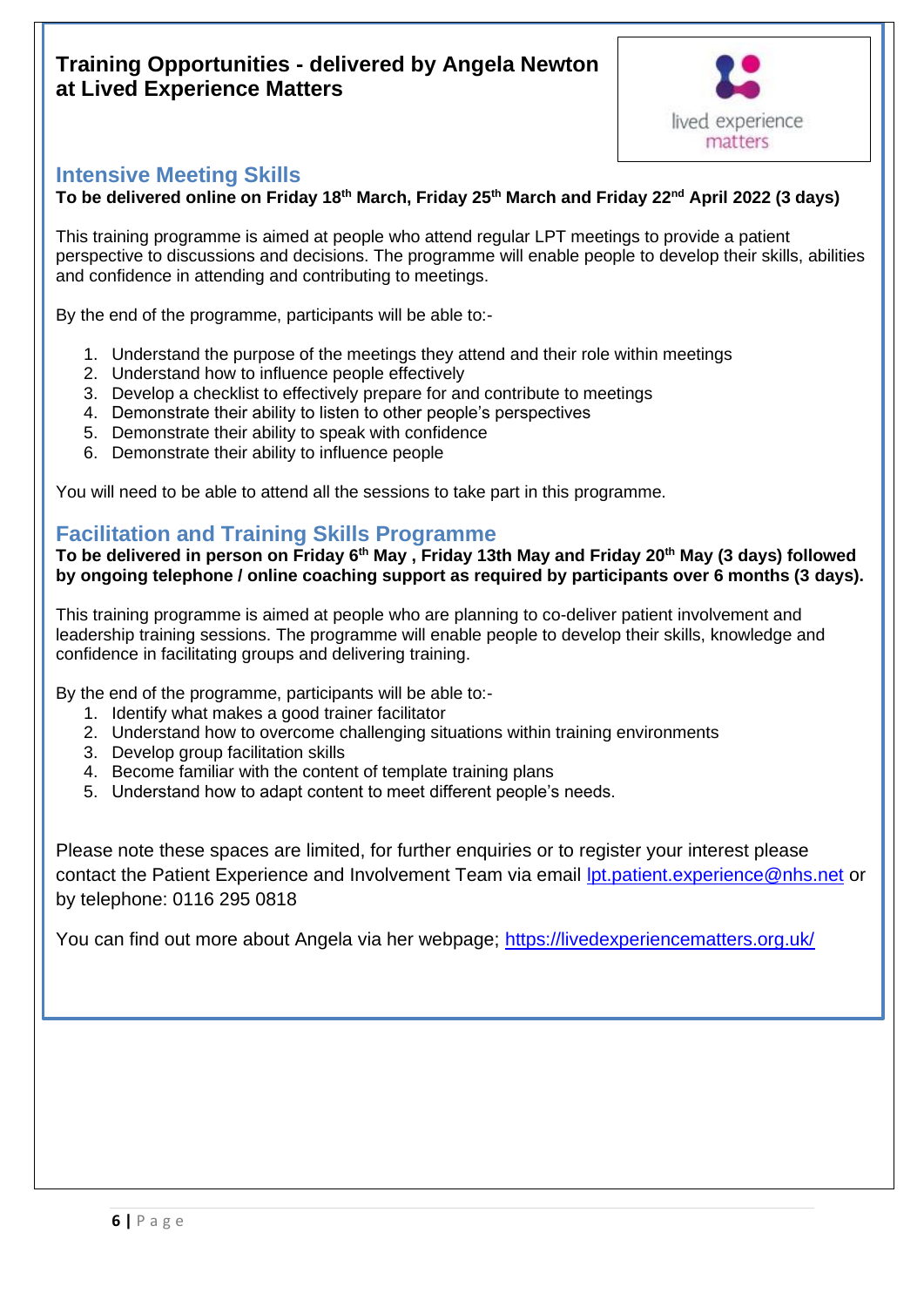

### **People with learning disabilities invited to book in at latest specialist COVID-19 vaccination clinics**

More specialist COVID-19 vaccination clinics for people with learning disabilities and autism will be held over the next three months to enable people to get their boosters and vaccines in a calm and friendly environment that meets their needs.

The clinics will be held on the following dates and venues:

- **Wednesday 23 February: the Peepul Centre**
- **Thursday 31 March: Loughborough Hospital**



All clinics will run from 10am to 6pm and need to be booked in advance. The vaccine used will be Pfizer.

The sessions are open to anyone with a learning disability or autism in Leicester, Leicestershire and Rutland, aged 12 or over, who is due for a first, second or booster COVID-19 vaccination. They are designed for people who need a more supportive environment than an ordinary clinic can provide.

The clinics will offer a calm atmosphere, longer appointment times and be staffed by vaccinators specialising in learning disability support and care.

Sam Screaton, learning disability vaccination clinical lead at Leicestershire Partnership NHS Trust, said:

*"It is extremely important to us to ensure the COVID-19 vaccines and boosters are accessible to everyone. If you catch COVID-19 it can make you poorly. People with a learning disability are more likely to become very poorly if they catch coronavirus, so getting the protection from the vaccine is the best way to stay healthy. We have also opened these sessions up to those aged 12 and above, to enable school-age young people with learning disabilities to take advantage of these clinics. I can assure anyone who is nervous about coming that all the people who work at the clinics are very friendly and will make sure you feel as comfortable and calm as possible."*

To book, please use the following links. Please also specify in the additional comments box if you need us to make any specialist adaptations, such as needing a private or quiet space.

- To book an appointment at either of the learning disability clinics at Loughborough Hospital, on Hospital Way, LE11 5JY, please visit: https://www.swiftqueue.co.uk/pre\_timescreen.php?id=\$2y\$10\$iS7SCNRH5cXRZTp.BauAmO1DAQ [VAyjnPCpdxhFGMxVkmXLQLYhdiK](https://www.swiftqueue.co.uk/pre_timescreen.php?id=$2y$10$jS7SCNRH5cXRZTp.BauAmO1DAQVAyjnPCpdxhFGMxVkmXLQLYhdiK)
- To book an appointment at the learning disability clinic at the Peepul Centre, on Orchardson Avenue in Leicester, LE4 6DP, please visit: [https://www.swiftqueue.co.uk/pre\\_timescreen.php?id=\\$2y\\$10\\$Ayoa13/LS0fJC2rphTZDBOgNNMd8](https://www.swiftqueue.co.uk/pre_timescreen.php?id=$2y$10$Ayoa13/LS0fJC2rphTZDBOgNNMd8BYcDITw0ok4CAmWe83ZfcGGYm) [BYcDITw0ok4CAmWe83ZfcGGYm](https://www.swiftqueue.co.uk/pre_timescreen.php?id=$2y$10$Ayoa13/LS0fJC2rphTZDBOgNNMd8BYcDITw0ok4CAmWe83ZfcGGYm)

More information about booster vaccines in an easy read format can be accessed as follows: [https://www.leicspart.nhs.uk/wp-content/uploads/2022/01/UKHSA-12222-COVID-19-booster-vaccination](https://www.leicspart.nhs.uk/wp-content/uploads/2022/01/UKHSA-12222-COVID-19-booster-vaccination-easy-read.pdf)[easy-read.pdf](https://www.leicspart.nhs.uk/wp-content/uploads/2022/01/UKHSA-12222-COVID-19-booster-vaccination-easy-read.pdf)

This video from the Misfits Theatre company from Bristol, in partnership with NHS England, gives a message encouraging people with learning disabilities to get their COVID-19 booster vaccination: <https://www.youtube.com/watch?v=dF0O1d800jU>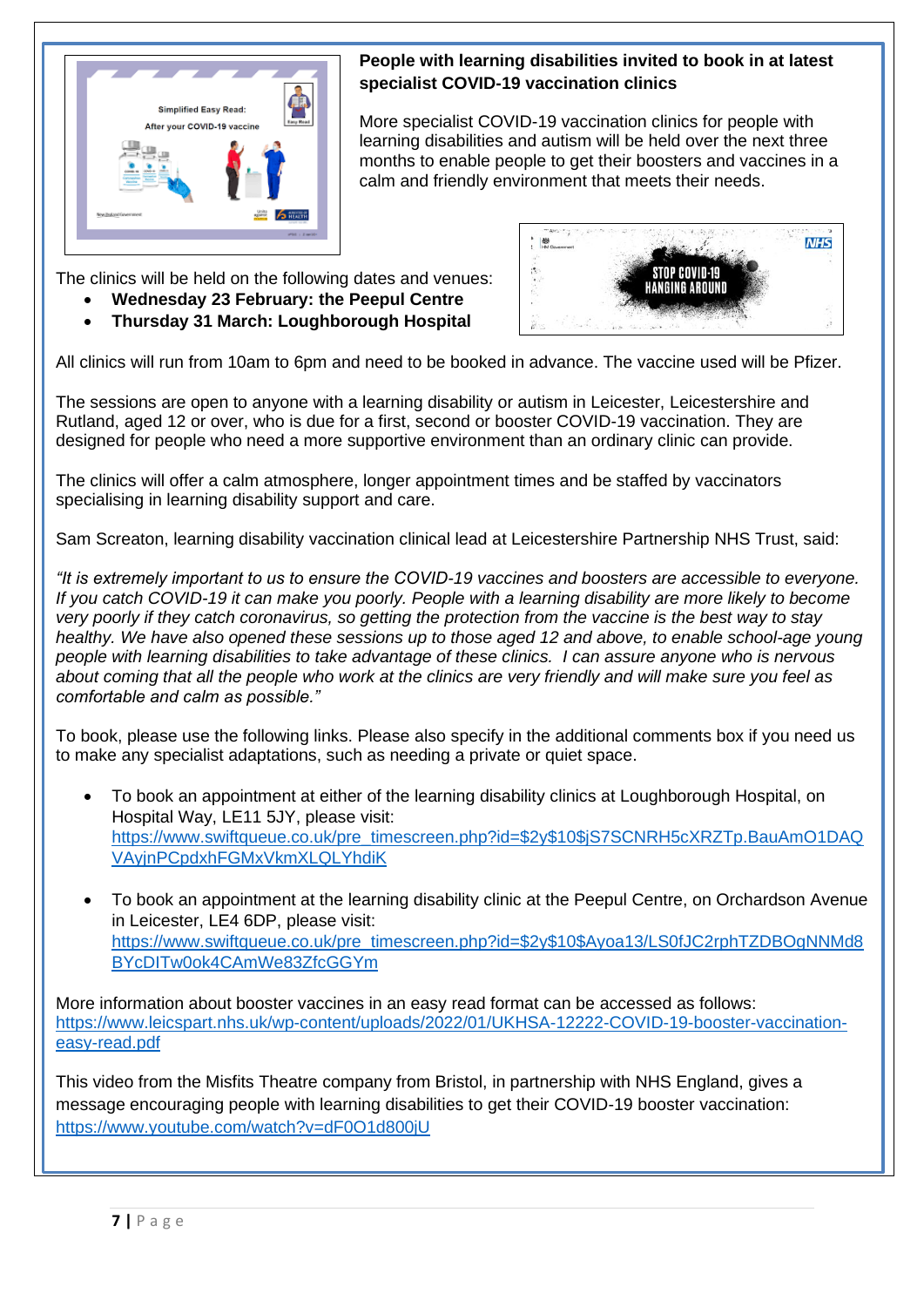## **Non LPT Involvement Opportunities**

## **Mental health matters**

This campaign encourages anyone experiencing feelings of anxiety, depression or other common mental health concerns to seek help through NHS Talking Therapies services (also known as IAPT- Improving Access to Psychological **Help us** Therapies).

help you After being gifted the song rights by Apple Corps and Sony, the campaign creative will use lyrics from the Beatles' song 'Help!' to powerfully bring to life the message that anyone can experience feelings such as anxiety and depression and that it's totally normal to ask for help.

The campaign aims to increase the public's awareness of these services and the number of people accessing them via self-referral, or via their GP – in particular looking to reach people who are struggling and realise they need help, but don't know how or who to go to for support.

The campaign will run in England across VOD (catch up TV), radio, paid social media, PR, partnerships, multicultural media and search. Accessible and multicultural materials will also be made available to partners in the coming weeks.

A range of campaign assets will be made available for download from the [Campaign Resource Centre](http://links.e.phepartnerships.co.uk/els/v2/rNWkB8kKDws9/aStXd1dNbVYvK3dlRnBIbHZoVHZIK3J3U29KMUQvclJaMmFlQTkwSVl6YXkvNksxZjJmS2tFclhJbHJYY1cxRVBPSzhTR3Zxc0tia0Rodkw4dHMzUHhmeHB1OUI1UWE0T0pja3ppc3hsNWs9S0/) including:

- Help! video content featuring talent, patients, therapists
- Campaign toolkit
- 60 second film
- **Posters**
- Social media copy including 30", 15" and static assets
- 30 second radio edit



**NHS** nnreciate The NHS is neino here to help around

The following assets will be made available in the coming week, also for download via the Campaign Resource Centre:

- Digital screens
- Email signatures

### **FREE Suicide Awareness Training Sessions**

The Rural Community Council have three upcoming suicide awareness training sessions.

Suicide should be a concern to all of us. To increase awareness - and to help remove the stigma which can be a barrier for those in need of help - this free session should interest anyone who wishes to examine their own attitudes and to potentially help someone in distress. A gentle introduction to the subject, it is open to all - including local community volunteers and members of the public, as well as those whose main role is likely to bring them into contact with those at greater risk. Delivered by the Rural Community Council (Leicestershire & Rutland).

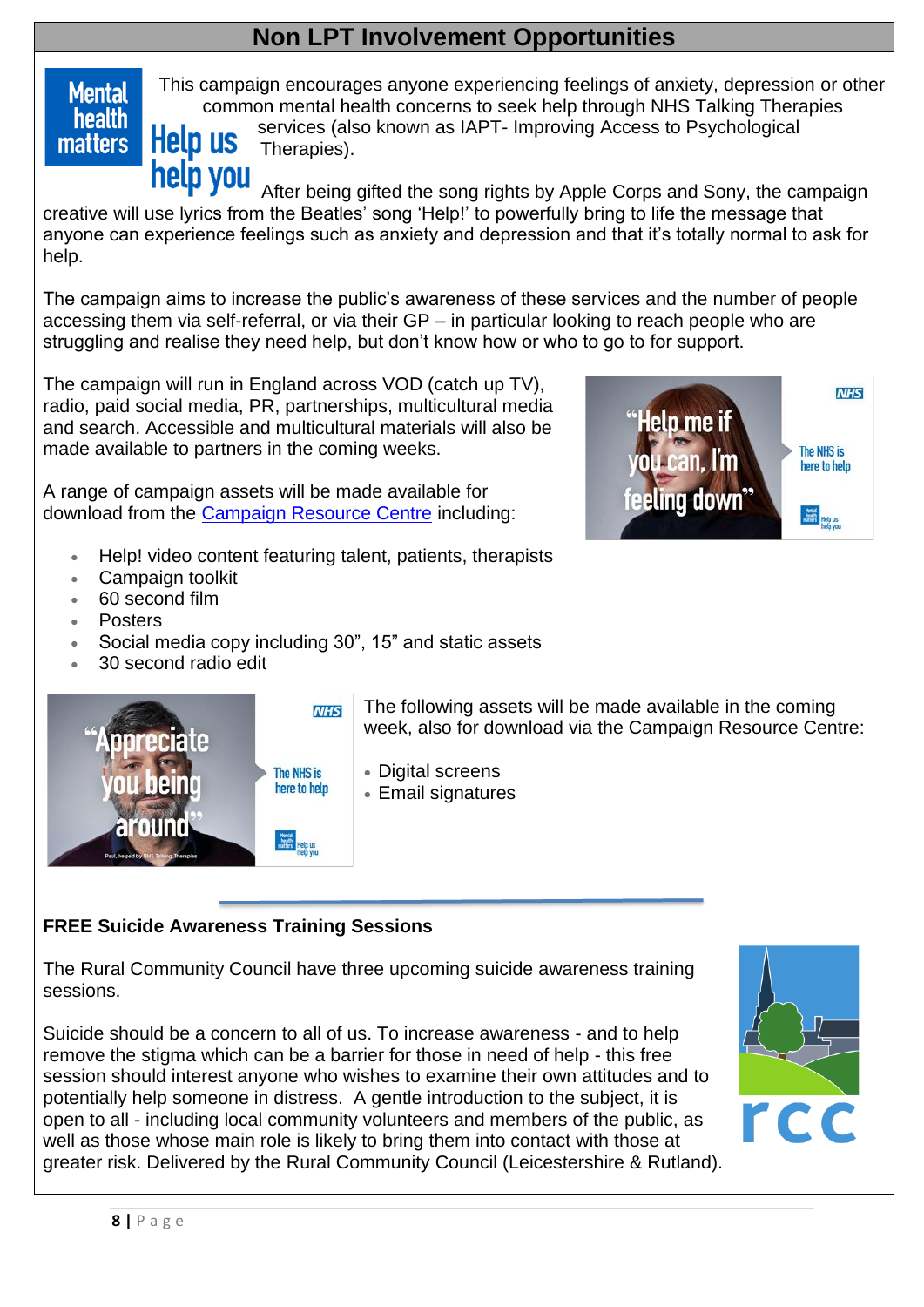*When:*  **Tuesday 8 February 2022 (9:30am to 12:30) Wednesday 23 February 2022 (9:30am to 12:30)** *Where:* Online *Who:* These are open to all and free to attend. *How:* Registration in advance is required by contacting: [mwilbur@ruralcc.org.uk](mailto:mwilbur@ruralcc.org.uk)

## **Supporting information for patients, service users and their carers from community and national sources**

### **Winter Wellbeing Tips from the Recovery College**

**Be Active:** Get outside, even for a short walk for 12 minutes can increase feelings of happiness, help you to feeler calmer, reduces anxiety and can improve confidence.



**Connect:** Social media...if you are planning on using social media, avoid comparing your experiences to others. Remember others tend to share the best part of their lives with others.

Learn: You matter!..take some time for yourself, saying 'no' at this time of year can be difficult but it is important to spend time looking after your own wellbeing. Why not learn a new word? Try learning a new game, such as sudoku or crosswords.

**Give:** Organisation is key…avoid any unnecessary stress over, if you have any plans, prepare for these situations in advance. Travelling; plan your route in advance. Hosting: organise what you are offering in advance.

**Take notice:** Try to eat healthily! During the winter months, it can be was too easy to eat plenty of unhealthy foods (in moderation these can be a treat). Being mindful of what you eat can help towards your personal self care.

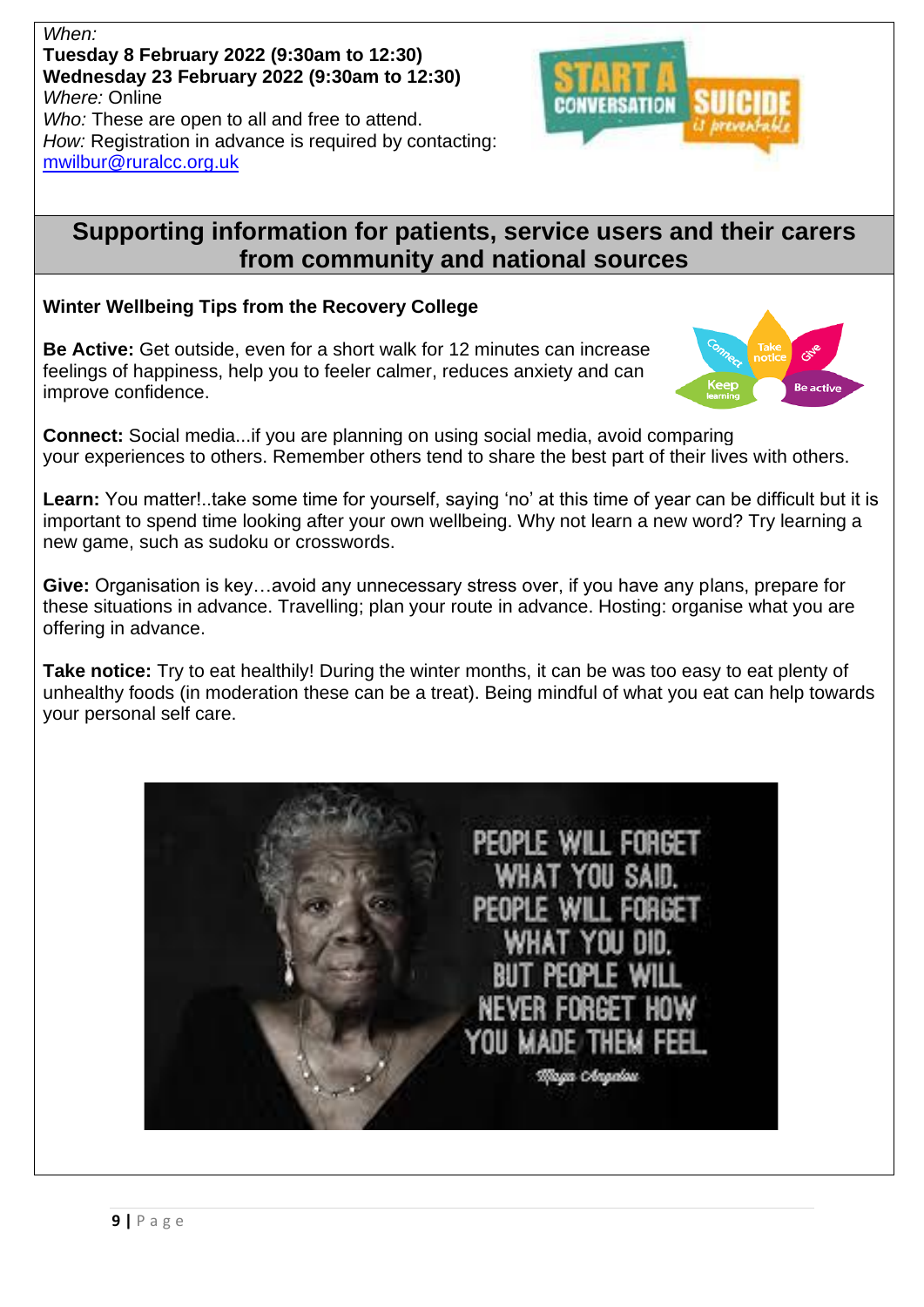## **Activities**

### **Recovery College Spring Term Prospectus**

There are a range of courses available including;

- Introduction to Self-Care
- Gentle Yoga and Relaxation
- Introduction to Involvement...plus many others.

We are continuing to enrol over the phone and also provide useful links & resources to support mental health via twitter:<https://twitter.com/RecoveryCollege> , Facebook: <https://bit.ly/3jSBJML> and our webpage.

Please call 0116 295 1196 or email [lpt.recoverycollege@nhs.net,](mailto:lpt.recoverycollege@nhs.net) if you wish to speak to a member of the recovery college team to request a copy of the current prospectus and/or to enrol.

You can access the Spring Term prospectus online through the following link: <https://www.leicspart.nhs.uk/wp-content/uploads/2019/02/Spring-Term-Prospectus-2022-final.pdf>

Available courses in February 2022: [https://www.leicspart.nhs.uk/wp](https://www.leicspart.nhs.uk/wp-content/uploads/2022/02/Avaliable-Course-February-2022-Leicestershire-Recovery-College.pdf)[content/uploads/2022/02/Avaliable-Course-February-2022-Leicestershire-Recovery-College.pdf](https://www.leicspart.nhs.uk/wp-content/uploads/2022/02/Avaliable-Course-February-2022-Leicestershire-Recovery-College.pdf) 

### **Feedback from a Recovery College Student**

*'I really do credit that course with helping me to get "back to me" as my boss in my old job was good enough to give me time off to attend the college sessions and then the Comedy Asylum sessions as they essentially formed part of my counselling and aided my recovery.'* 



### **Learning for Confidence and Better Mental Health**

This FREE course aims to support you to improve your mental health and wellbeing through learning.

A 10-week course which includes topics like mindfulness,

personal wellbeing, self-care, understanding stress and resilience, communication, and confidence building, all delivered using a variety of learning activities.

For more information, please click on the link to access the flyer: [https://www.leicspart.nhs.uk/wp](https://www.leicspart.nhs.uk/wp-content/uploads/2022/01/Mental-Health-Courses-Spring-2022.pdf)[content/uploads/2022/01/Mental-Health-Courses-Spring-2022.pdf](https://www.leicspart.nhs.uk/wp-content/uploads/2022/01/Mental-Health-Courses-Spring-2022.pdf)



### **Nature Connection for Wellbeing**

Supporting mental health and wellbeing by working with and in the wider natural world.

They provide a range of different ways to do this, including Forest Bathing walks, Forest School for all ages, all nature-based.

Please click on the following link for further details on how to join these groups: <https://betteroutdoors.org.uk/>

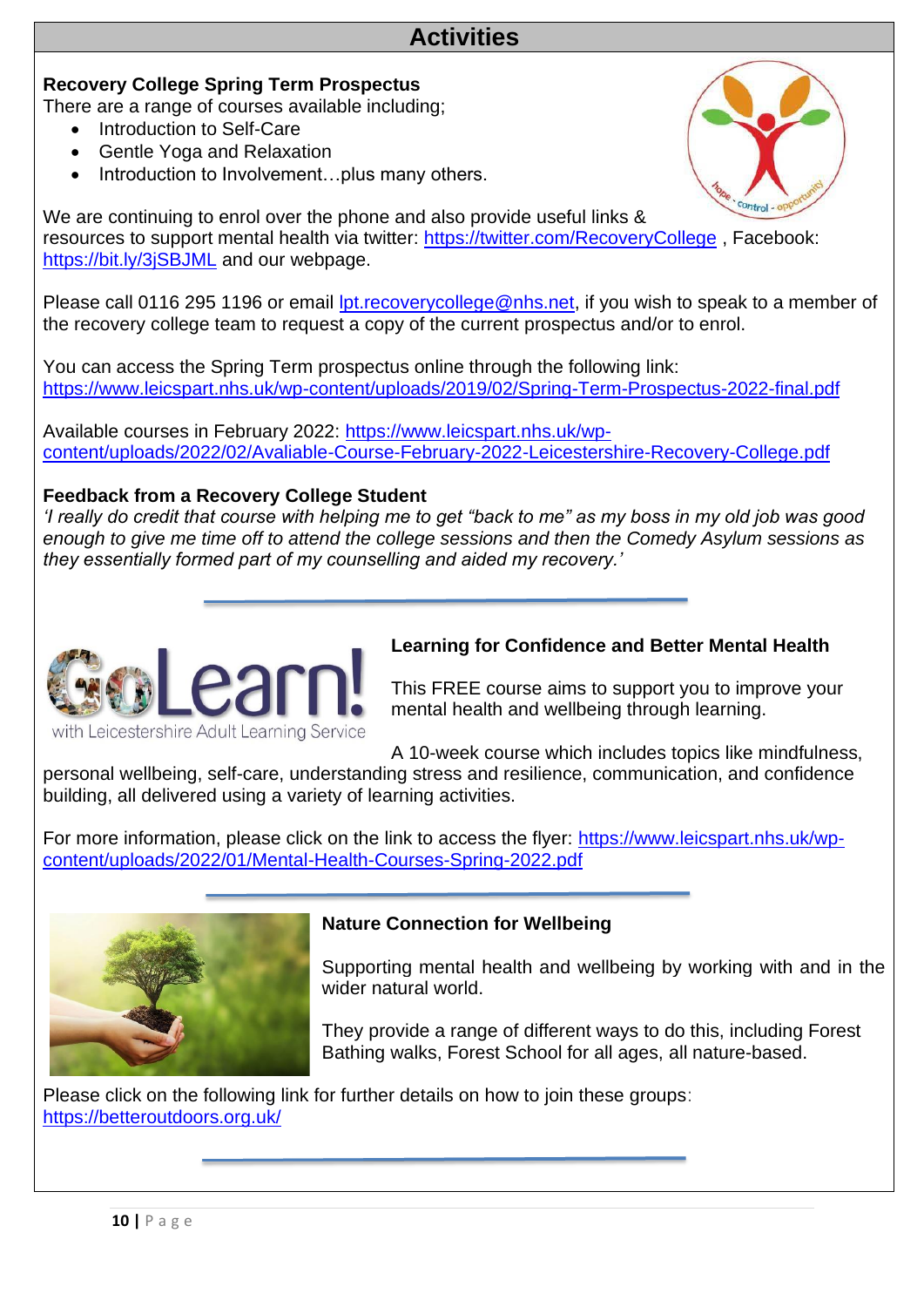### **Carers Centre February 2022 timetable of events**



All of the carers centre services are free and available for carers & ex-carers, in Leicester, Leicestershire & Rutland.

Their groups & activities offer a mix of online and 'in person' sessions with regular extra events.

February 2022, Carer Centre timetable: [https://www.leicspart.nhs.uk/wp](https://www.leicspart.nhs.uk/wp-content/uploads/2022/02/FEBRUARY-2022-Carers-Centre-TIMETABLE.pdf)[content/uploads/2022/02/FEBRUARY-2022-Carers-Centre-TIMETABLE.pdf](https://www.leicspart.nhs.uk/wp-content/uploads/2022/02/FEBRUARY-2022-Carers-Centre-TIMETABLE.pdf)

They can provide support with joining online groups if you're new to Zoom and have some easy to use 'tablets' for loan if you need one.

To join any groups or sessions contact: 0116 251999, [enquiries@thecarerscentre.org.uk](mailto:enquiries@thecarerscentre.org.uk) [www.claspthecarerscentre.org.uk](http://www.claspthecarerscentre.org.uk/)

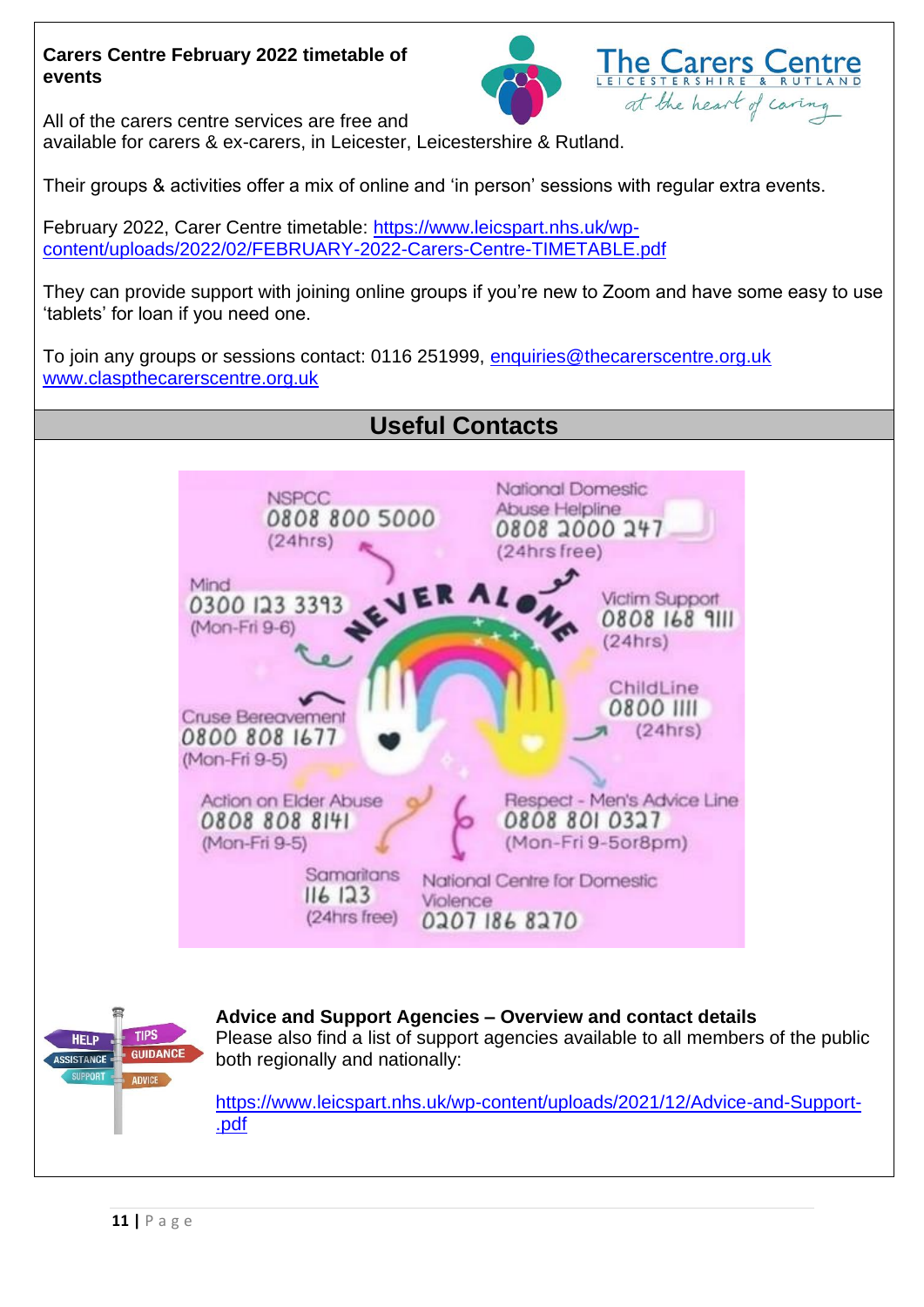## **Show and Share**

Charles, one of our network members has been supporting the involvement team at our Recovery College sessions where we talk about Involvement at LPT in general, support and training available to network members as well as Charles providing an overview of his involvement journey.

Below Charles highlights his journey to recovery and how becoming a network member has led him to connect with other opportunities within LPT:

- Struggled with mental health difficulties most of my life.
- Mental Breakdown 3 years ago wouldn't leave my bedroom.
- Returned to education studying mental health, life coaching and neuro-linguistic programming (NLP) – alongside intensive assistance from PIER Team
- Started a Psychology degree at Open University.
- Joined Patient Experience and Involvement Team approx. 1 year ago.
- Became a volunteer with the NHS
- Joined the PIER Team on a project based on receiving feedback from patients and team members.
- Qualified as a peer support worker upon completing ImROCs course and an NHS placement
- Took part in recruitment panel training
- Speak about my experience to others in the Involvement Team Recovery College sessions
- Launched a peer support and life coaching non-profit organisation called Knus [\(www.knus.io\)](http://www.knus.io/), helping those in need of a chat, mental health tips and relaxation experiences. Utilising technology to advance peer support and life coaching for those that need it.

Please use the above link to access further details of Charles peer support and life coaching non-profit organisation.

## **Your Voices, Feedback and Updates!**

### **Mental Health and Wellbeing Workbook**

The workbooks have been translated into four different languages and are available electronically as well as in hard copy format. The workbook has also been placed in LPT Book of Brillance as well as made finalised stage in the 2021 national PENNA awards which showcases successful projects and initiatives.



Links to each workbook can be found below;

- **English** [https://www.leicspart.nhs.uk/wp-content/uploads/2020/11/MH-and-Wellbeing-](https://www.leicspart.nhs.uk/wp-content/uploads/2020/11/MH-and-Wellbeing-Workbook_.pdf)[Workbook\\_.pdf](https://www.leicspart.nhs.uk/wp-content/uploads/2020/11/MH-and-Wellbeing-Workbook_.pdf)
- **Hindi** [https://www.leicspart.nhs.uk/wp-content/uploads/2020/12/MH-and-Wellbeing-](https://www.leicspart.nhs.uk/wp-content/uploads/2020/12/MH-and-Wellbeing-Workbook_Hindi.pdf)[Workbook\\_Hindi.pdf](https://www.leicspart.nhs.uk/wp-content/uploads/2020/12/MH-and-Wellbeing-Workbook_Hindi.pdf)
- **Urdu** [https://www.leicspart.nhs.uk/wp-content/uploads/2020/12/MH-and-Wellbeing-](https://www.leicspart.nhs.uk/wp-content/uploads/2020/12/MH-and-Wellbeing-Workbook_Urdu.pdf)[Workbook\\_Urdu.pdf](https://www.leicspart.nhs.uk/wp-content/uploads/2020/12/MH-and-Wellbeing-Workbook_Urdu.pdf)
- **Gujarati** [https://www.leicspart.nhs.uk/wp-content/uploads/2020/12/MH-and-Wellbeing-](https://www.leicspart.nhs.uk/wp-content/uploads/2020/12/MH-and-Wellbeing-Workbook_Gujarati.pdf)[Workbook\\_Gujarati.pdf](https://www.leicspart.nhs.uk/wp-content/uploads/2020/12/MH-and-Wellbeing-Workbook_Gujarati.pdf)

Please do share these workbooks with your families and friends. If you would like a hard copies of the workbook, please make contact with the Patient Experience and Involvement Team.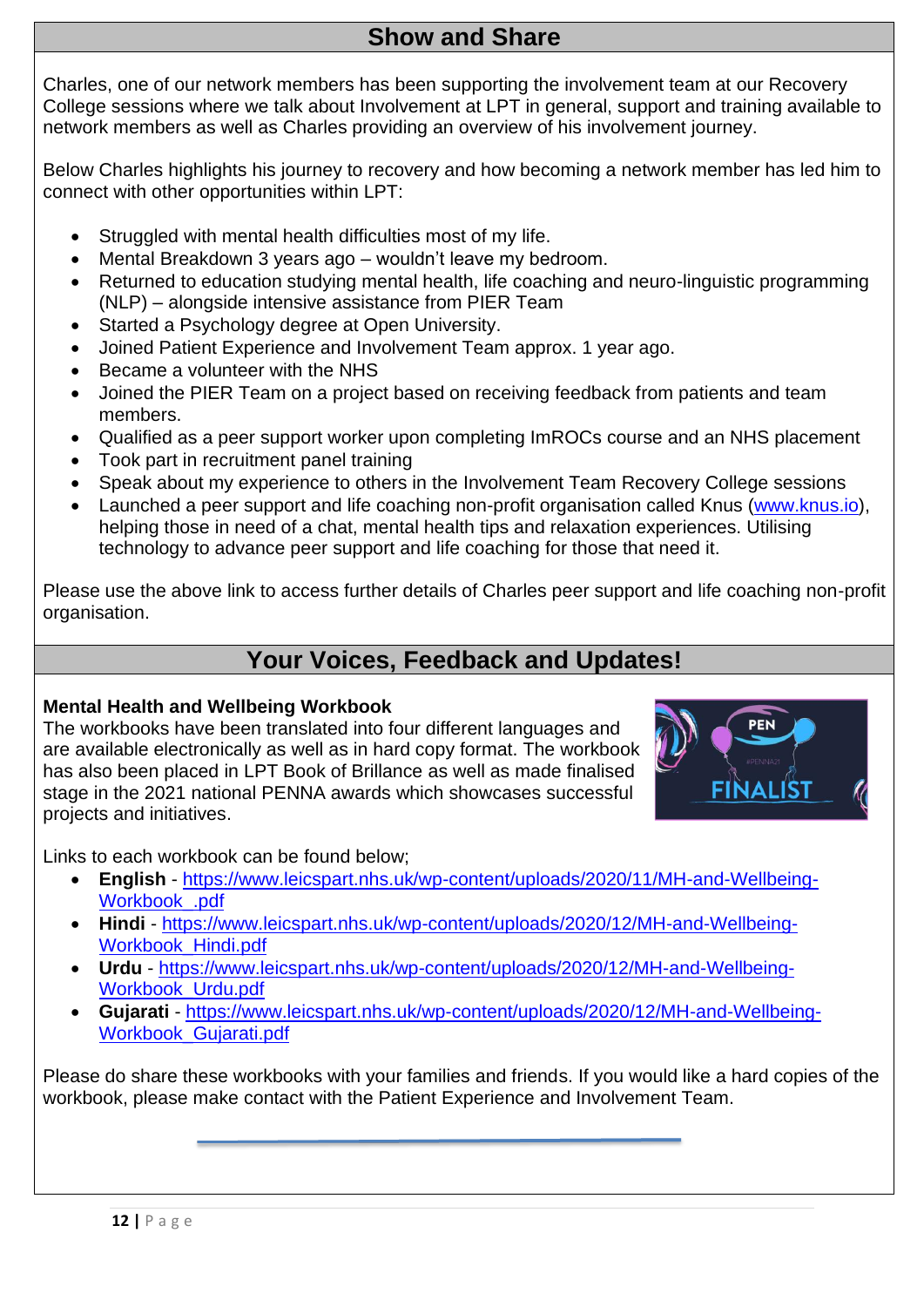

### **Step up to Great Mental Health Consultation Report Findings**

Thank you to everyone who shared their views through the consultation. The multi million pound investment will enable services to be both reorganised and strengthened. This will enable significant improvements to services to support the health and wellbeing of people and their families across Leicester, Leicestershire and Rutland. Please click on the following link to access the report and findings:<https://greatmentalhealthllr.nhs.uk/>

Here is a easy read summary of what you told us: [https://www.leicspart.nhs.uk/wp](https://www.leicspart.nhs.uk/wp-content/uploads/2022/02/NHS-GreatMentalHealth-easy-read-summary-v4.pdf)[content/uploads/2022/02/NHS-GreatMentalHealth-easy-read-summary-v4.pdf](https://www.leicspart.nhs.uk/wp-content/uploads/2022/02/NHS-GreatMentalHealth-easy-read-summary-v4.pdf)



### **YAB update – January 2022 update**

YAB continue to meet virtually, each week on MS TEAMS. During January the group have reflected on their priorities for the year and reviewed projects and involvement that have taken place during 2021. This has enabled the group to recognise what and how they would like to focus on moving forward.

The group supported a session with Fran from the CAMHS Eating Disorders team to shape service evaluation and feedback forms that young people who access the service are asked to complete following treatment. The group created the survey to become more user friendly. The group will be reviewing the feedback in 3-4 months time.

The group have started to plan a mystery shop of online mental health support, this will begin with scoping the accessibility of "online offers" and feature specific mystery shopping of the "Kooth" service available to young people.

YAB were pleased to be shared and see the below covid vaccination video that they supported codesigning with the digital engagement team at the end of last year. An example of their co-production in action!

<https://www.healthforteens.co.uk/health/coronavirus/covid-19-vaccination-information/>

### **We would also love to hear about your involvement journey during this time:**

Would you like to share how you have found your involvement journey so far? What involvement projects have you been involved with?

Would you like to feedback to us so we can share your involvement experiences in future editions of this newsletter?

Your feedback on the projects/activities you have been involved with will help us to inform others at the beginning of their involvement journey.

We are happy to arrange one to one session's with you to explore what service areas you are particularly interested in so we can match you to projects that fit your needs and interests.